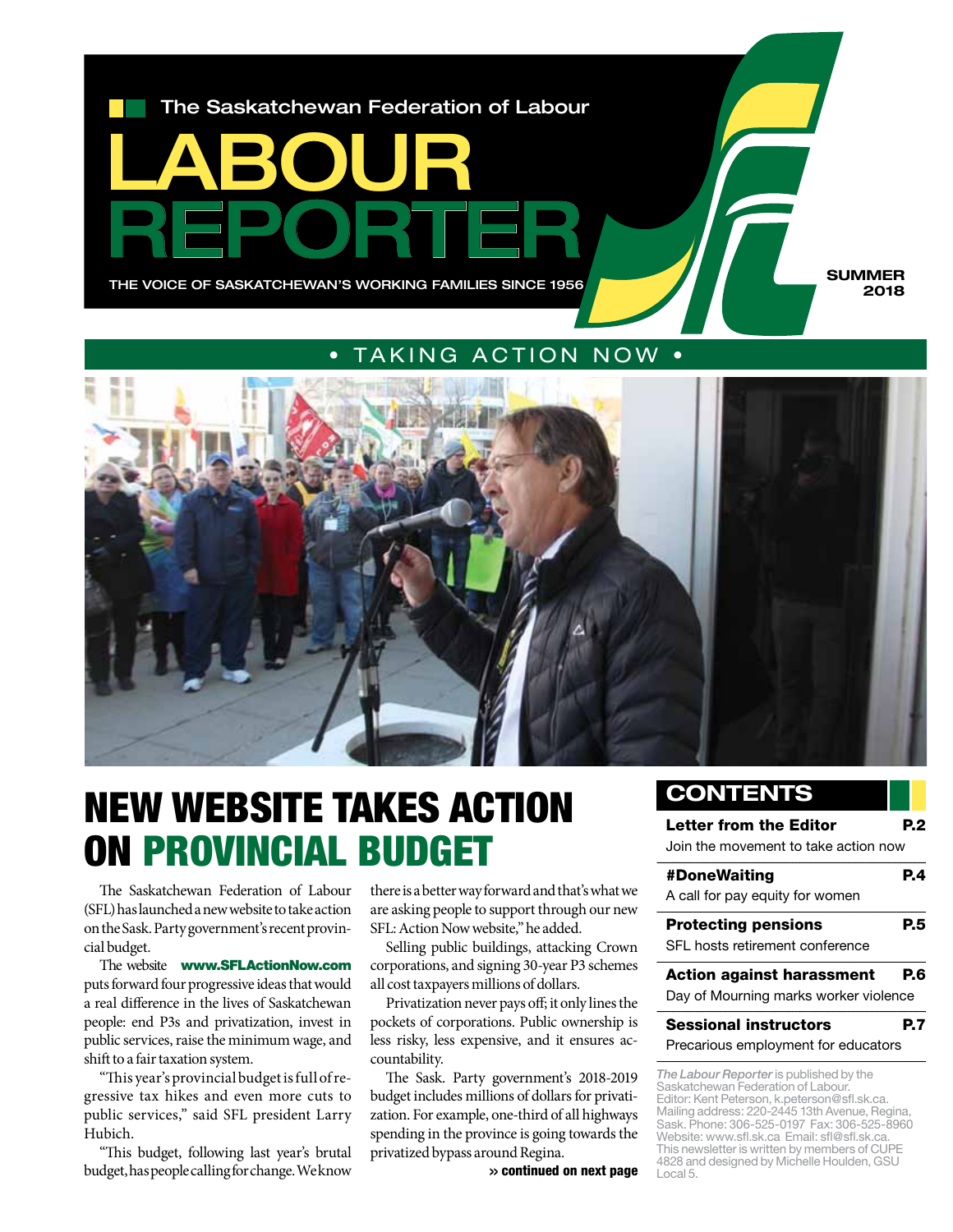#### >> continued from page one

The Minister of Central Services, Ken Cheveldayoff, has said he is reviewing all of the government's 660 publicly-owned buildings, and deciding which ones to sell-off. Also, the Sask. Party government still has not fully repealed their Crown corporation privatization law, Bill 40.

"On the new website we are asking people to sign a petition in favour of our progressive proposals. One part of that petition is to stop the sell-offs and put a moratorium on signing any more P3 agreements," said Hubich.

SFL: Action Now also calls for proper investments in education, healthcare, and other public services, as well as scrapping the Sask. Party government's unworkable plan to slash \$70 million form public sector compensation over two years.

When visitors to the website sign the petition, they are also calling on the Sask. Party government to finally raise the minimum wage to \$15 an hour.

"Saskatchewan has the worst minimum wage Canada. We are the lowest in the entire country – dead last. It's an embarrassment; it's time to give the lowest paid workers in Canada a raise," said Hubich.

Finally, SFL: Action Now calls for a shift away from regressive flat taxes – like PST hikes – to a fairer system that would see the rich and corporations pay more, giving hardworking Saskatchewan people a break from regressive tax increases.

### letter from the editor taking action now



#### By Kent Peterson

Whether on child care, precarious work, privatization, WCB coverage, harassment, or raising the minimum wage, Saskatchewan's labour movement is taking action now.

The federation of labour's new campaign website, www.SFLActionNow.com, will become a hub for activities taking place across the province on issues important to workers.

For now, though, the website is asking visitors to add their voice in pushing back against the Sask. Party government's most recent budget – a budget that is full of regressive tax hikes and heartless cuts.

More than pushing back, SFL: Action Now is about pushing forward.

That's why we are putting forward progressive ideas that will make a real difference in the lives of Saskatchewan people.

For example, the Sask. Party government has wasted millions of dollars on expensive and risky P3 privatization schemes. Those terrible back door deals have to go – for good. We need to ban P3 contacts.

On public services, we all know the Sask. Party government has to reverse the brutal cuts they made in last year's budget and this year's budget. But how about some respect for workers? I think we're passed due for an apology from Scott Moe on his government's plan to pickpocket 3.5 percent of wages from workers. While he's at it, he can withdraw his just as unworkable plan to cut \$70 million from public sector compensation.

On the minimum wage, the optimist in me says there's only room for improvement.

Saskatchewan has the absolute lowest minimum wage in Canada. That's embarrassing. When we raise the minimum wage, the extra money does not get stuffed into offshore tax shelters. It stays right here in our communities, creating good jobs and growing the economy.

The Sask. Party government's 2018-2019 budget does not include any plans to raise the minimum wage. Saskatchewan workers are being left behind. We need a rapid phase-in to \$15 per hour.

Finally, while workers and low-income families are being hit the hardest through increases in regressive flat taxes – like the PST – the rich and corporations are actually getting tax breaks in Saskatchewan. That's just unbelievable.

The Sask. Party government's 2018-2019 budget shows that only four percent of provincial revenue comes from corporations.

We need a plan to restore balance in our tax system. It's time to shift to a fair taxation system. One that ensures the rich and corporations pay their fair share.

We can't just fight for the status quo – we have to dream a little bigger than that. Join us by signing our petition at www.SFLAction-Now.com as a first step making our progressive plan a reality.

join us by signing our petition at **WWW.SFLACTIONNOW.COM AS A FIRST STEP** making our progressive plan a reality. "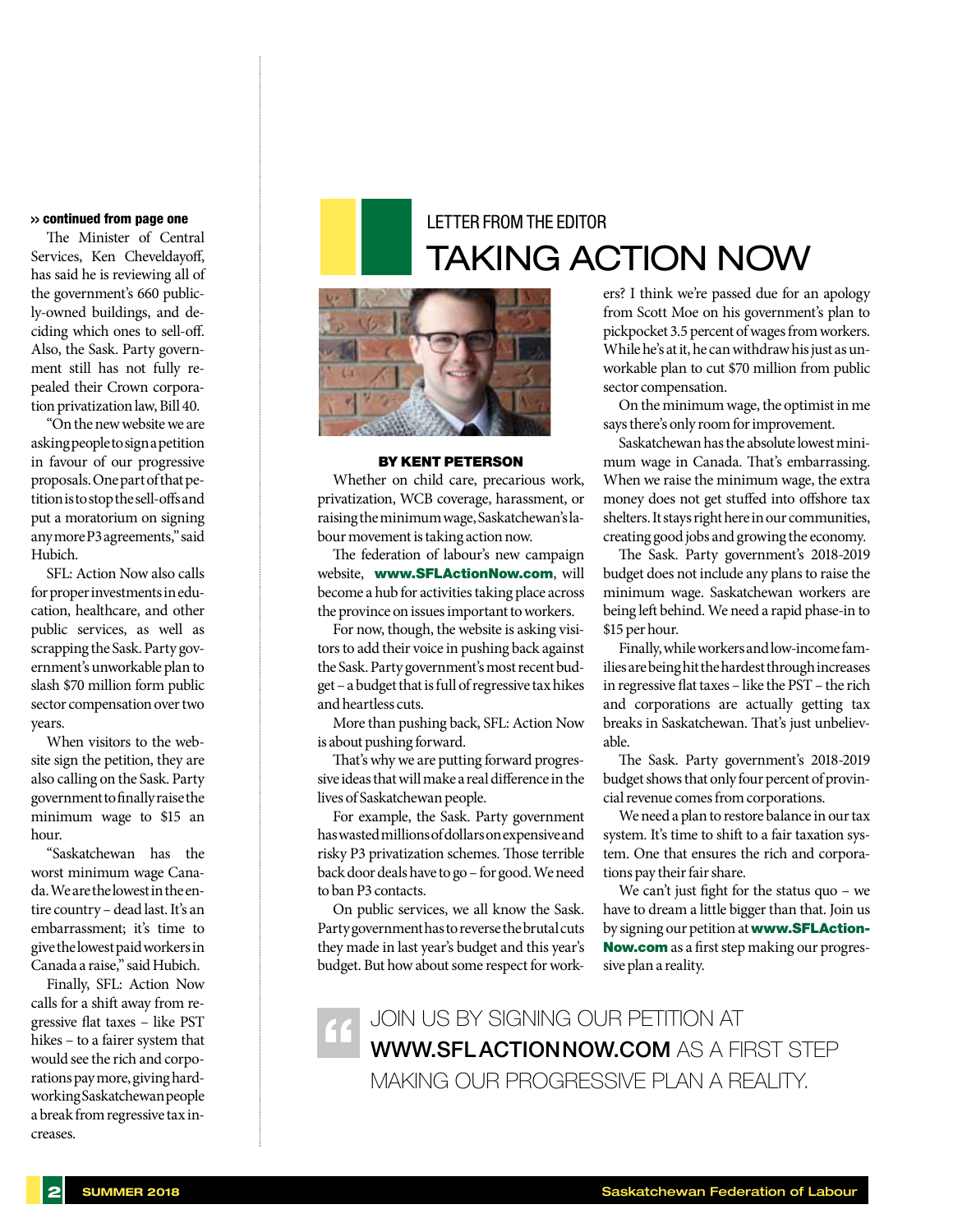### Letter to the Editor: Many hands make light work

By Shobna Radons

RDLC President

On May 5, 2018, I was acclaimed President for the Regina & District Labour Council. I wish to take this opportunity to thank Ken Kubian, president for the last seven years for his service to the council. He has done a great job, and it is my intention to continue the work that he and past presidents have accomplished so far to keep the Council on track.

I will continue to maintain the current relationships and work towards building new ones in the coming year. My goals for the council are to have a more focused connection with community and our youth, to equip and educate them to move ahead in our struggles, and guide them to be strong activists and leaders. Currently, we have quite a few youths who have signed up to be on the executive at this past annual general meeting. This is an exciting time for the RDLC!

I plan to work with our affiliates and the labour movement to support each other in our work, to build and develop our relationships as allies, and to have dialogues with local presidents, executives, and members on how we can make community impact a reality and how we can coordinate our efforts to support each other in our work.

Connecting with the community, continuing our charity work, and adding another element to this; that is to go where they are, meet with community organizations and help them



#### Meet the new RDLC Executive

Back Row: Collette Martin RWDSU, Patrick James IATSE, Blair Weir RWDSU, Kaitlyn Patrick UFCW, Wendy Daku CLC, Kevin Fischer USW, Justin Duong UFCW, Darin Milo COPE, Robert Cossette SGEU, Michael Mitchell UFCW.

Front Row: Susan Butson RWDSU, Ben Pederson UFCW, Muna DeCiman SGEU, Angi McGarry SGEU, Fran Passmore SURF, Dodie Ferguson CUPW, Shobna Radons CUPW, Maureen Eckstein SURF.

Missing: Daniella Aubichon PSAC, Gail Boucher COPE, Tanya Buchinski SGEU, Kael Dolejsi USW, Ken Kubian RWDSU, Michelle Lang PSAC, Carol Mullaney CUPE, Laurelle Pachal SUN and Kim Wilson COPE.

with hands on efforts in whatever their needs are. The only way we can do this is to have more volunteers, and as the saying goes: "many hands make light work".

I look forward to working with all of you and the executive in the coming year.

My goals for the council are to have a more focused connection with community and our youth, to equip and educate them to move ahead in our struggles, and guide THEM TO BE STRONG ACTIVISTS AND LEADERS. "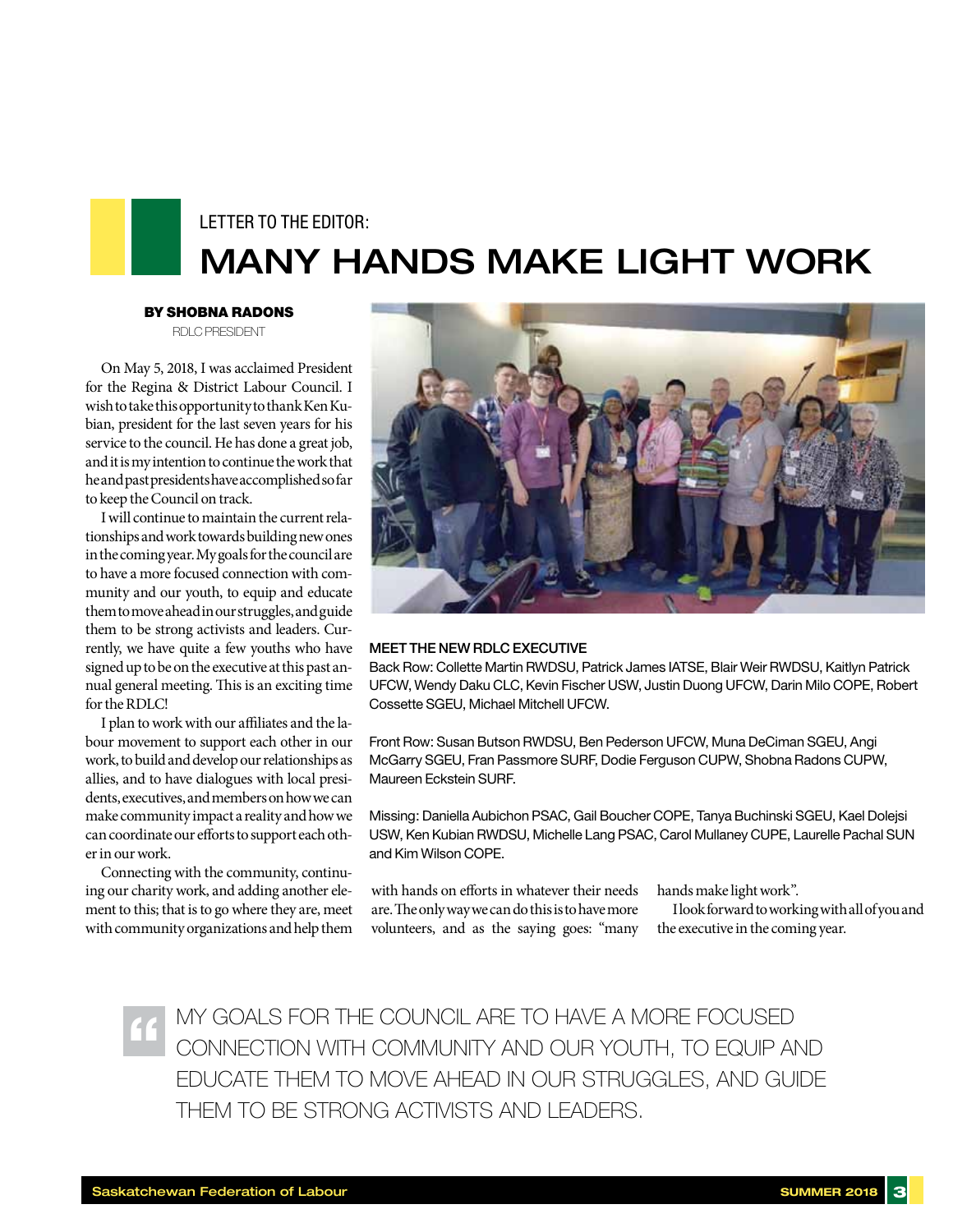## women in **CANADA ARE DONE WAITING**

The Canadian Labour Congress has launched a new campaign called #DoneWaiting. The campaign aims to end wage discrimination against women, end sexual harassment and violence, and fix the child care crisis.

Women's wages shouldn't come at a discount, but the gender pay gap in Canada hasn't improved in decades. In fact, for many women it's getting worse.

Women in Canada are being paid less than men for work of equal value. It's happening to women no matter what their level of education or whether they work full or part-time.

This wage discrimination exists because work traditionally dominated by women – like work in the caring professions – has always been undervalued compared to work traditionally dominated by men. The result is women are making less over their working lives, and are more likely to live in poverty, and end up retiring into poverty.

The campaign points out how different women fare compared to white men born in Canada:

- Racialized women make 40 percent less;
- Indigenous women make 45 percent less;
- Immigrant women make 55 percent less;
- Women with a disability make 56 percent less.

On ending sexual harassment and violence, the campaign points out "[w]e should all be able to go about our lives feeling safe and secure. However, today's #metoo movement has demonstrated that sexual harassment and violence is a daily reality for far too many women."

Half of women in Canada will experience physical or sexual violence in their lifetime. It can be physical or sexual abuse, emotional or



This is one of the posters available for the #DoneWaiting campaign.

verbal abuse, financial manipulation or control, spiritual abuse, criminal harassment or stalking. It can happen at work, at home or in the community.

About every six days in Canada, a woman is killed by her intimate partner. Each night, almost 4,000 women – many with their children – turn to shelters because they aren't safe at home. Research by Canada's unions found that almost 40 percent of working women have experienced domestic violence and for most, it followed them to work, putting their jobs and their co-workers at risk.

Finally, on fixing the child care crisis, the campaign says "[w]omen need to be able to go to work knowing their children are safe and well cared for, but most families are struggling to find and pay for the child care they need."

Right now, there are only enough regulated child care spaces for about 25 percent of kids in Canada under five. At the same time, the cost of those limited spaces is astronomical. Our child care costs are among the highest in the world. On average, single parents spend 32 percent of their income on child care – that's often more than what they spend on housing.

Finding child care is even harder for parents with infants or children with special needs, and for those living in Northern, Indigenous or rural communities. Options for parents working shift or non-standard hours are almost nonexistent. In addition, because racialized and immigrant women are more likely to be stuck in low-wage, part-time and precarious jobs, high child care costs and lack of spaces leave them with even fewer choices.

The campaign puts forward a number of achievable solutions to each area covered, and asks people to add their voice to the campaign at www.donewaiting.ca.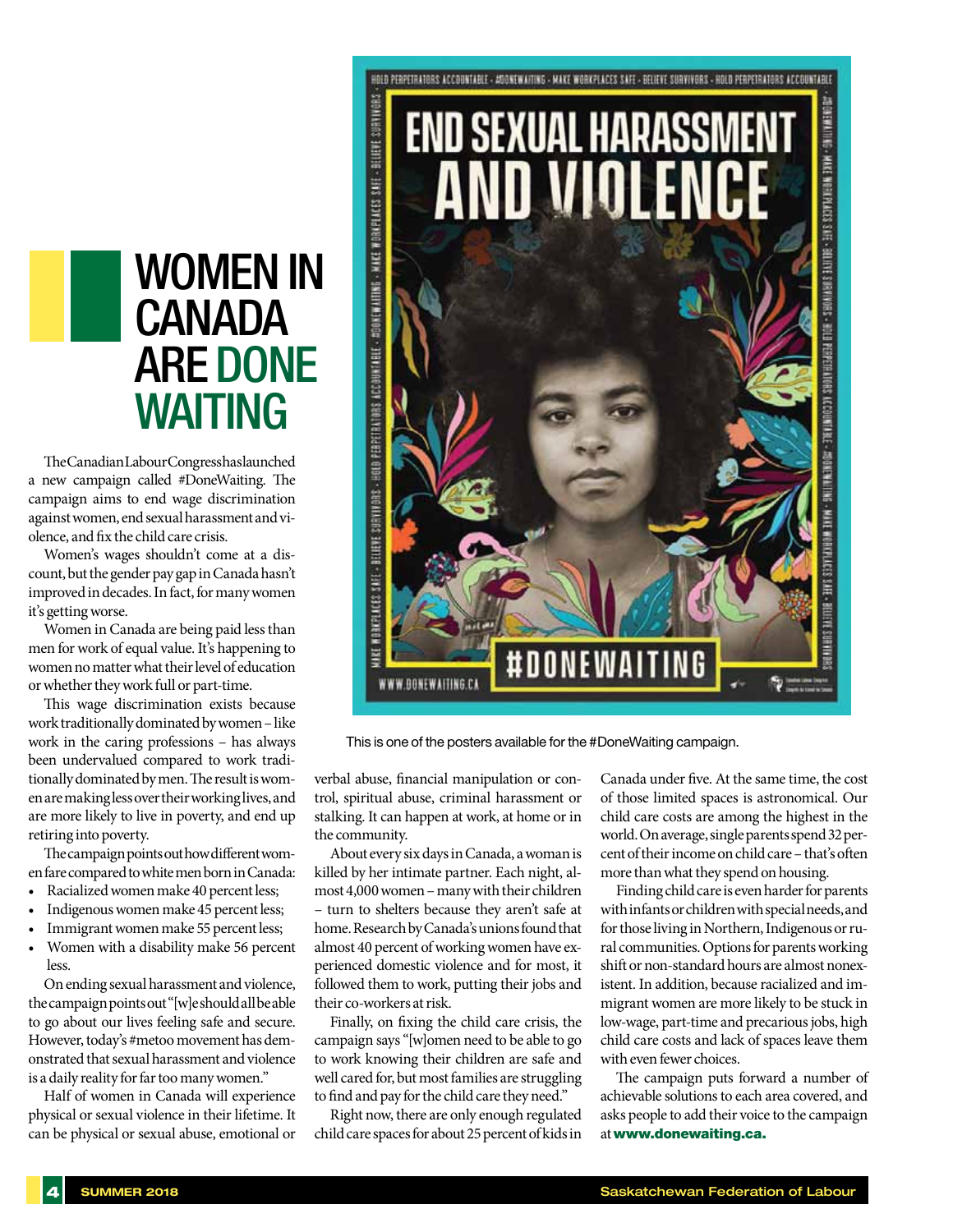## **ASPA votes to affiliate to SFL**

The Administrative and Supervisory Personnel Association (ASPA) has voted to affiliate to the Saskatchewan Federation of Labour (SFL). ASPA is made up of more than 1,100 members, who are involved in a wide variety of jobs on campus. These include administrative assistants, computer programmers, student counsellors, coaches, project directors, veterinarians, research officers, family physicians, teachers for second language, among others.

"We are excited to welcome these 1,100 workers into the Saskatchewan Federation of Labour," said Larry Hubich, president of the SFL, "it shows that the SFL is growing and that unions like ASPA find value in our collective strength and solidarity," he added.

ASPA is celebrating its 40th anniversary in 2018 and is spending the year hosting a series of membership engagement events.





ABOVE: CLC President Hassan Yussuff

BELOW: Participants at the SFL Pensions Conference



## taking action to protect pensions

The Saskatchewan Federation of Labour (SFL) held its biennial Pensions Conference May 2-3, 2018 in Regina. The conference featured speakers and facilitators from across the province and country, and focused on preparing workers for retirement – and fighting back against attacks on pensions.

The presenters and workshop facilitators included: Hassan Yussuff (President, Canadian Labour Congress), Leah Fichter (Deputy Superintendent of Pensions, Financial and Consumer Affairs Authority of Saskatchewan), Peter Chapman (Director, Shareholder Association for Research and Education), Chris Roberts (Director, Social & Economic Policy, Canadian Labour Congress), Dave Wild (Associate Deputy Minister, Public Employees Benefits Agency), Robert Vanderhooft (Chief Executive Officer & Chief Investment Officer, Greystone Managed Investments), Janice Bernier (Pre-Retirement Education Coordinator, Saskatchewan Union Retirees Federation), Nancy Tran (Citizen Services Specialist, Service Canada), Susan Philpott (Partner, Goldblatt Partners), Elisabeth Ballermann (Secretary-Treasurer, National Union of Public and General Employees), and Mark Janson (Senior Research Officer, CUPE National).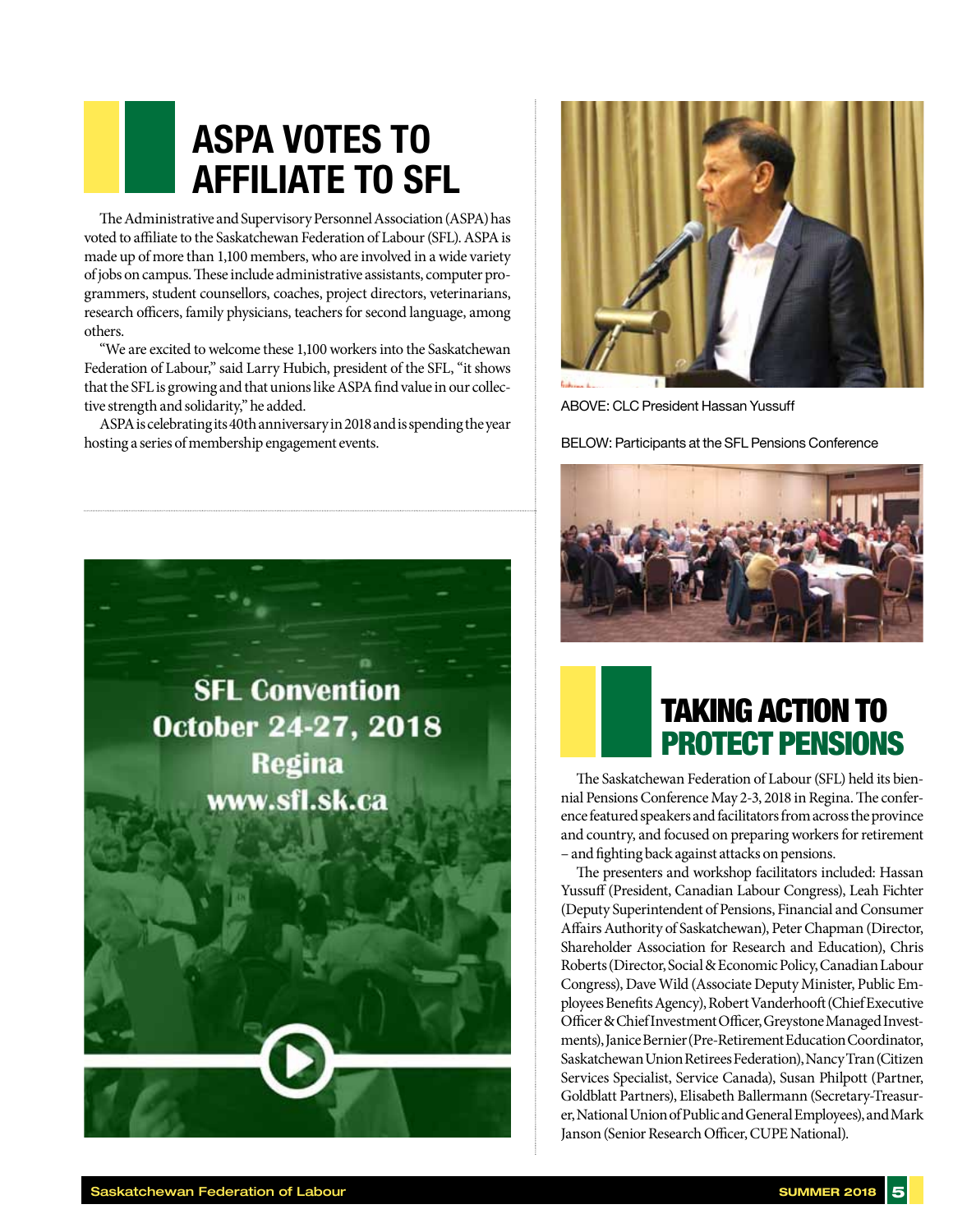# sfl demands action on harassment for day of mourning

On the year's this National Day of Mourning, the Saskatchewan Federation of Labour (SFL) joined the Canadian Labour Congress (CLC) and called on the federal and provincial governments to do more to address workplace violence and harassment.

Every April 28th, unions join workers and their families to mourn those who have been injured or killed on the job. Workplace violence and harassment have also led to worker deaths, as well as significant injuries.

"Workplace harassment and violence are often overlooked by employers and governments as hazards of the job," said Larry Hubich, president of the SFL. "In the era of #metoo and #timesup, we need to talk about the negative impacts these hazards can have in the workplace and what should be done about them."

Employers should work with health and safety committees to:

- • Develop appropriate policies and programs;
- • Offer training to prevent workplace violence, including harassment;
- • Identify workplace hazards and develop an action plan to address them;
- • Address domestic violence at work by conducting workplace risk assessments, offering training and safety planning, and ensuring supports are in place for workers experiencing domestic violence.
- Governments can also do more to help prevent and stop workplace harassment by:
- Make it safe for workers to report harassment and violence by implementing antireprisal measures, including whistle blower protection;
- Hire and train more OH&S officers;
- Recognize domestic violence as a workplace hazard, and
- • We again call on the provincial government to provide paid days leave from work for survivors of domestic violence.

This year the SFL is laid green and yellow flowers at Day of Mourning events. Not only are these the colours of our province and our fed-



Flowers at the Saskatoon & District Labour Council's Day of Mourning event, attended by SFL Secretary-Treasurer Lori Johb.

eration of labour, they are the colours of the Humboldt Broncos in special recognition of the workers who died in that terrible tragedy while on the job.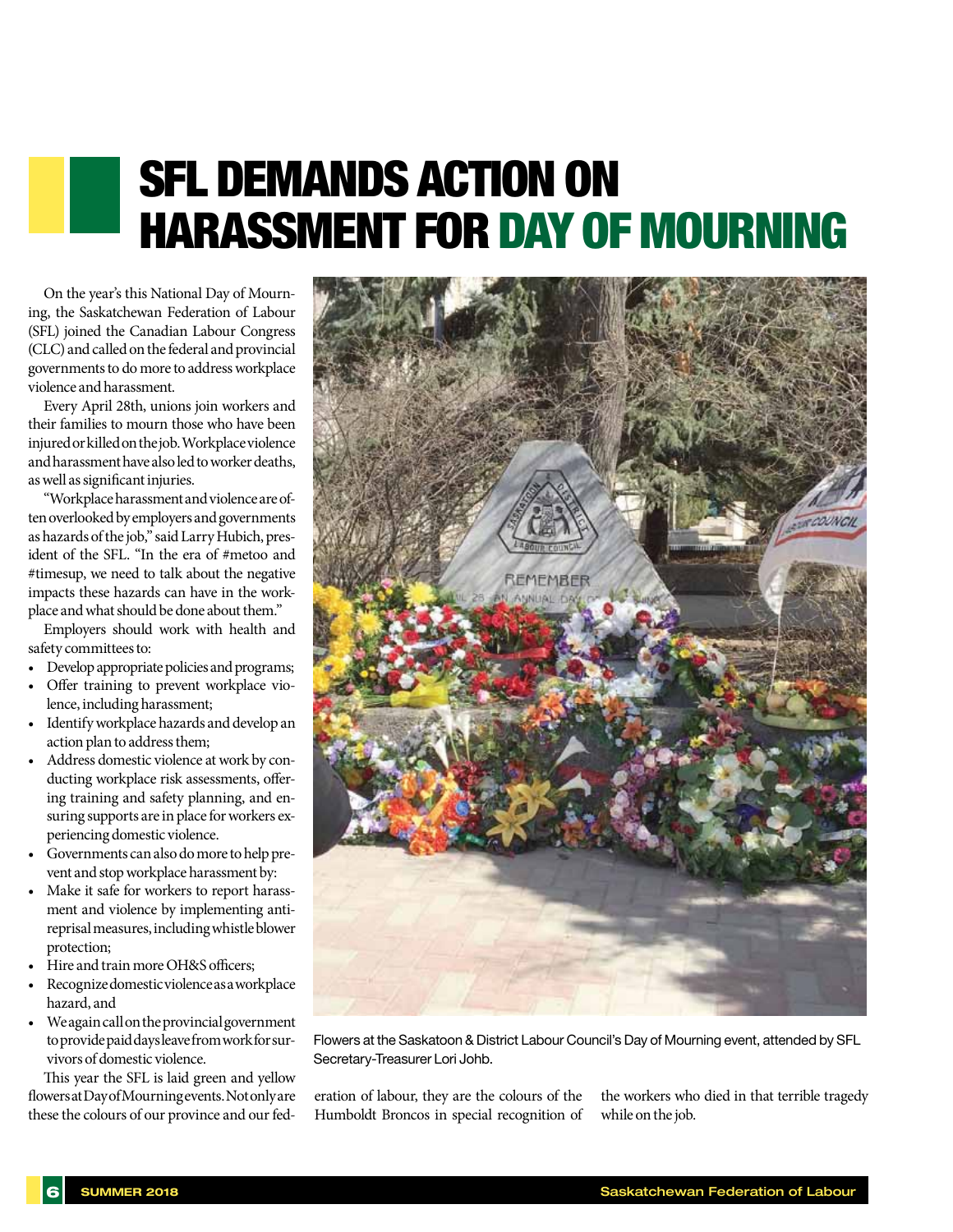## **precarious work growing at the U of R**

### SUBMITTED BY URFA

The University of Regina Faculty Association (URFA) is raising awareness of the University of Regina's increasing reliance on sessional instructors to teach undergraduate courses and the precarious employment of sessional instructors at the U of R.

Hired on a contract basis, Sessional Instructors are paid less than permanent faculty members, have little job security, have no parental leave provisions, and only receive partial health benefits. On average, a Sessional instructor teaching five courses in a year makes \$35,315 annually, compared to \$83,787 for an entry-level assistant professor.

According to the most recent numbers, 47 per cent of all undergraduate courses at the U of R are taught by sessional instructors, a number that has grown in recent years as the University administration seeks to deal with budget cuts from the provincial government, while at the same time making the choice to invest in major capital projects instead of academic staff.

A campaign created by URFA's Sessional Advocacy Committee, called "Make it Fair," aims to educate the campus community and the public about the inequalities sessionals face at the U of R. Posters were put up across campus, buttons were distributed for faculty and students to wear in solidarity, and URFA members shared their experiences as sessionals with the media.

As Deborah Simpson, a sessional Instructor in Political Science and member of URFA's Sessional Advocacy Committee recently told the Leader-Post, many sessional instructors are academics who are finding themselves struggling to make ends meet as they compete for fewer full time faculty positions. "For the average sessional, they are relying on sessional teaching to buy groceries and pay rent," Simpson told the Leader-Post. "They're trying to eke out a living and build a life."

Currently URFA is in bargaining negotiations with the University, where they hope to make important gains for sessional instructors and the rest of its academic members at the U of R. The quality of education improves when academic staff are treated fairly and given appropriate levels of compensation and job security. It's time for the University to start investing in the people that they rely on for the day-to-day operations of the institution.



Members of the URFA Sessional Advocacy Committee and the URFA Equity Committee want to raise awareness of the precarious employment of sessionals at the University of Regina.



Muhammad Umar, pictured here with his children. | GOFUNDME/CBC PHOTO

### **WCB coverage for taxi drivers should be mandatory**

In April, following the stabbing and carjacking of Regina taxi driver Muhammad Umar, the Saskatchewan Federation of Labour (SFL) once again called on the Sask. Party government to eliminate all exemptions, loopholes, and exclusions that allow some employers to exclude employees from Workers' Compensation Board (WCB) coverage.

"There should be absolutely no exemptions from WCB coverage for workers, including taxi drivers. The recent case involving a Regina taxi driver who was stabbed and carjacked highlights the need to make this change," said SFL president Larry Hubich, "taxi drivers are workers that work for large license-holding companies and there is no reason why they should be excluded from WCB coverage," he added.

The federation of labour has called on provincial governments of all political stripes to eliminate exemptions, loopholes, and exclusions that allow some employers to exclude employees from WCB coverage. The SFL included this recommendation in WCB Committee of Review reports in 2001, 2006, 2011, and has been its consistent position ever since.

In addition to the need for mandatory WCB coverage for taxi drivers, the SFL is calling for additional measures to make workplaces safer for taxi drivers.

"Cab companies are required to have a violence prevention policy, but it's pretty clear those policies are not being enforced and are not effective," said Hubich, "the provincial government must take action by forcing cab companies to get serious about violence prevention policies, but also legislate more protections like shields between drivers and passengers," said Hubich.